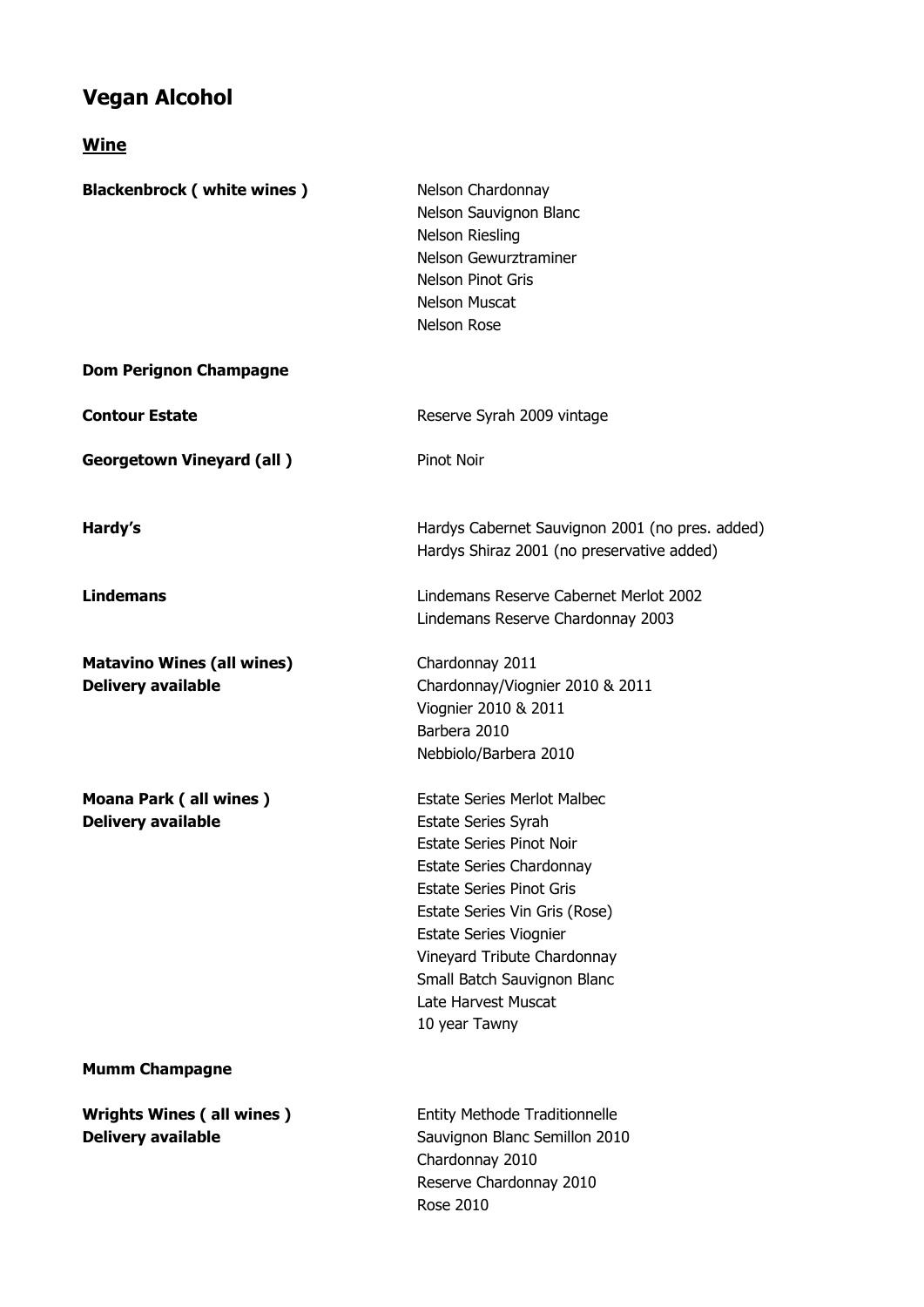|                                | Viognier 2010<br>Gewurztraminer 2010                                      |
|--------------------------------|---------------------------------------------------------------------------|
|                                |                                                                           |
| Opawa (all wines)              | Sauvignon Blanc 2012                                                      |
|                                | Pinot Gris 2012<br>Pinot Noir 2012                                        |
|                                |                                                                           |
| <b>Oxford Landing</b>          | Cabernet Sauvignon - Shiraz                                               |
|                                | Sauvignon Blanc                                                           |
|                                | Merlot                                                                    |
| <b>Penfolds Bin</b>            | 28 Kalimna Shiraz 2004                                                    |
|                                | 51 Eden Valley Riesling 2004                                              |
|                                | 128 Coonawarra Shiraz 2004, 2005<br>138 Grenache Shiraz Mourvèdre 2004-05 |
|                                | 389 Cabernet Sauvignon Shiraz 2004                                        |
|                                | 407 Cabernet Sauvignon 2004                                               |
|                                | 707 Cabernet Sauvignon 2002, 2004                                         |
|                                | Magill Estate Shiraz 2003, 2004                                           |
|                                | RWT Shiraz 2003, 2004                                                     |
|                                | St Henri Shiraz 2002, 2003                                                |
|                                | Yattarna Chardonnay 2003, 2004                                            |
|                                | Reserve Pinot Noir 2005                                                   |
| <b>Penfolds Cellar</b>         | Reserve Sangiovese 2004                                                   |
| <b>Penfolds Grange</b>         | 2001, 2002                                                                |
| <b>Pohangina Valley Estate</b> | 2006 Pinot Noir                                                           |
|                                | 2009 Totara Reserve (red)                                                 |
|                                | 2010 Totara Gold                                                          |
|                                | 2008 Chardonnay<br>2008 Pinot Gris                                        |
|                                | 2007 Pinot Gris                                                           |
|                                |                                                                           |
| Redwood Cellars (2006) Itd     |                                                                           |
| <b>Still wines</b>             | <b>Blackcurrant</b><br>Feijoa                                             |
|                                |                                                                           |
|                                | Boysenberry                                                               |
|                                | Kiwi fruit                                                                |
| <b>Sparkling</b>               | Boysenberry                                                               |
|                                | Kiwi fruit                                                                |
|                                | Feijoa                                                                    |
| <b>Mulled Wine</b>             | Redwood mulled wine                                                       |
|                                | Mountain thunder                                                          |
|                                |                                                                           |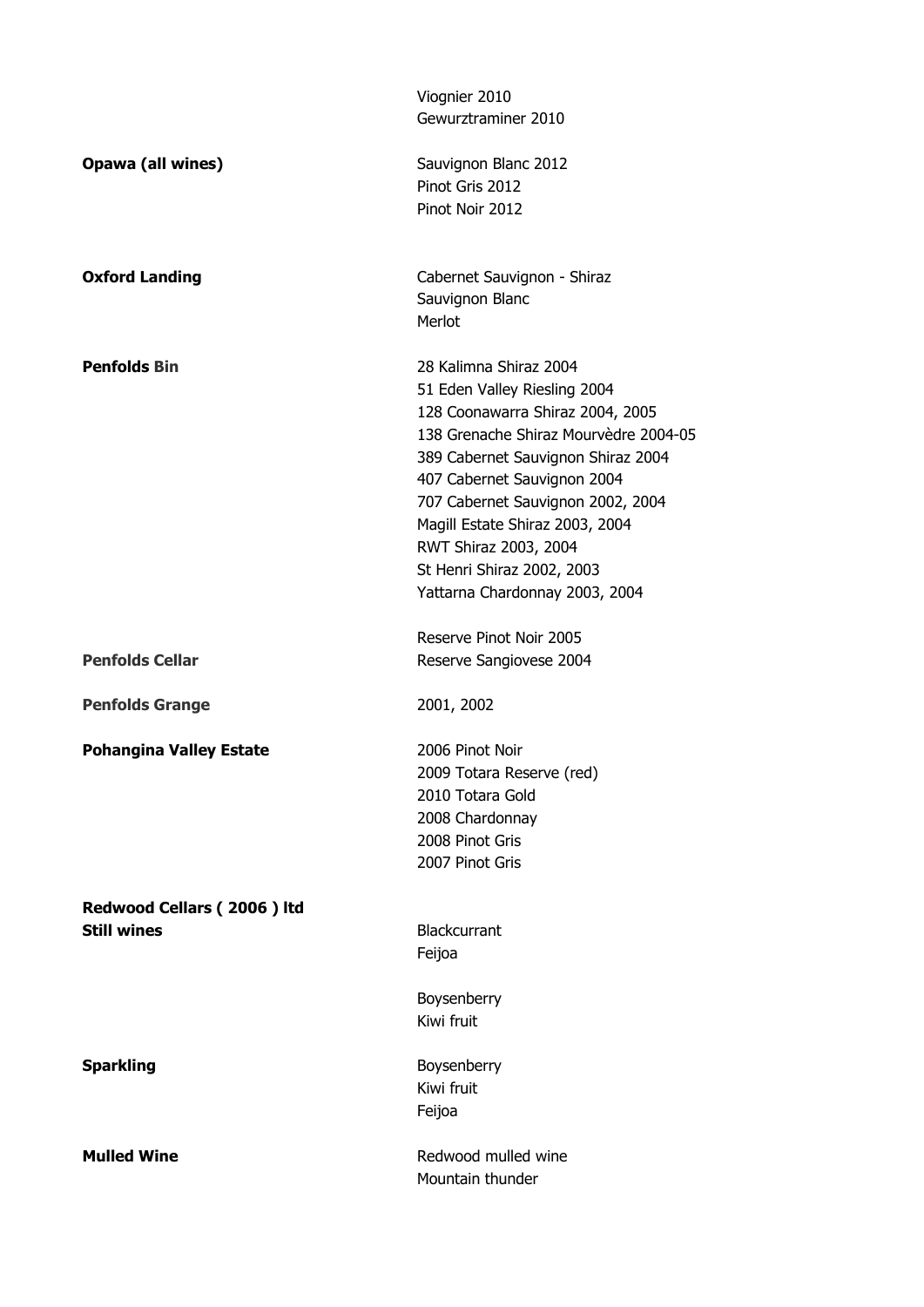| <b>Casked wine</b>           | Golden Bay ( medium/dry)<br>Wineskin (medium) |
|------------------------------|-----------------------------------------------|
|                              |                                               |
| <b>Rockburn Wines (all)</b>  | Pinos Gris                                    |
|                              | Sauvignon Blanc                               |
|                              | Pinot Noir                                    |
|                              | Rose                                          |
|                              | Gewurztraminer                                |
|                              | Riesling                                      |
|                              | Chardonnay                                    |
| <b>Settlers Ridge</b>        | Blend 51 2004 (preservative free)             |
|                              | Chenin Blanc 2005 (semi sweet)                |
|                              | Lantana 2004 (sweet red)                      |
|                              | Sangiovese Novello 2005 (pres. free)          |
|                              | Sauvignon Blanc 2005                          |
|                              | Merlot 2000                                   |
|                              | Merlot 2002                                   |
|                              | Tawny Port                                    |
| <b>Whither Hills</b>         | Sauvignon Blanc                               |
| Yalumba                      | Yalumba Fdw7c Chardonnay, 2005, 2006          |
|                              | Yalumba ' Y' Riesling, 2007, 2008             |
|                              | Sangiovese Rose, 2007/2008                    |
|                              | Single Site Barossa Valley Shiraz, 2007       |
|                              | Yalumba Shiraz & Viognier, 2005, 2007         |
|                              | Cabernet Sauvignon 2007                       |
|                              | Merlot, 2006                                  |
|                              | Y Shiraz 2006                                 |
| <b>Yellow tail</b>           | <b>Cabernet Merlot</b>                        |
|                              | Cabernet Sauvignon                            |
|                              | Merlot                                        |
|                              | Pinot Noir                                    |
|                              | <b>Shiraz</b>                                 |
|                              | Shiraz Cabernet                               |
|                              | Shiraz Grenache                               |
| <b>All Te Whare Ra Wines</b> | (except 2010 Syrah                            |
|                              |                                               |

## **Spirits**

as per http://www.barnivore.com/liquor/1206/First-Drinks-Brands

Absolut **Absolut Absolut All kinds apart from honey flavoured** 

## **Archers Peach Schnapps**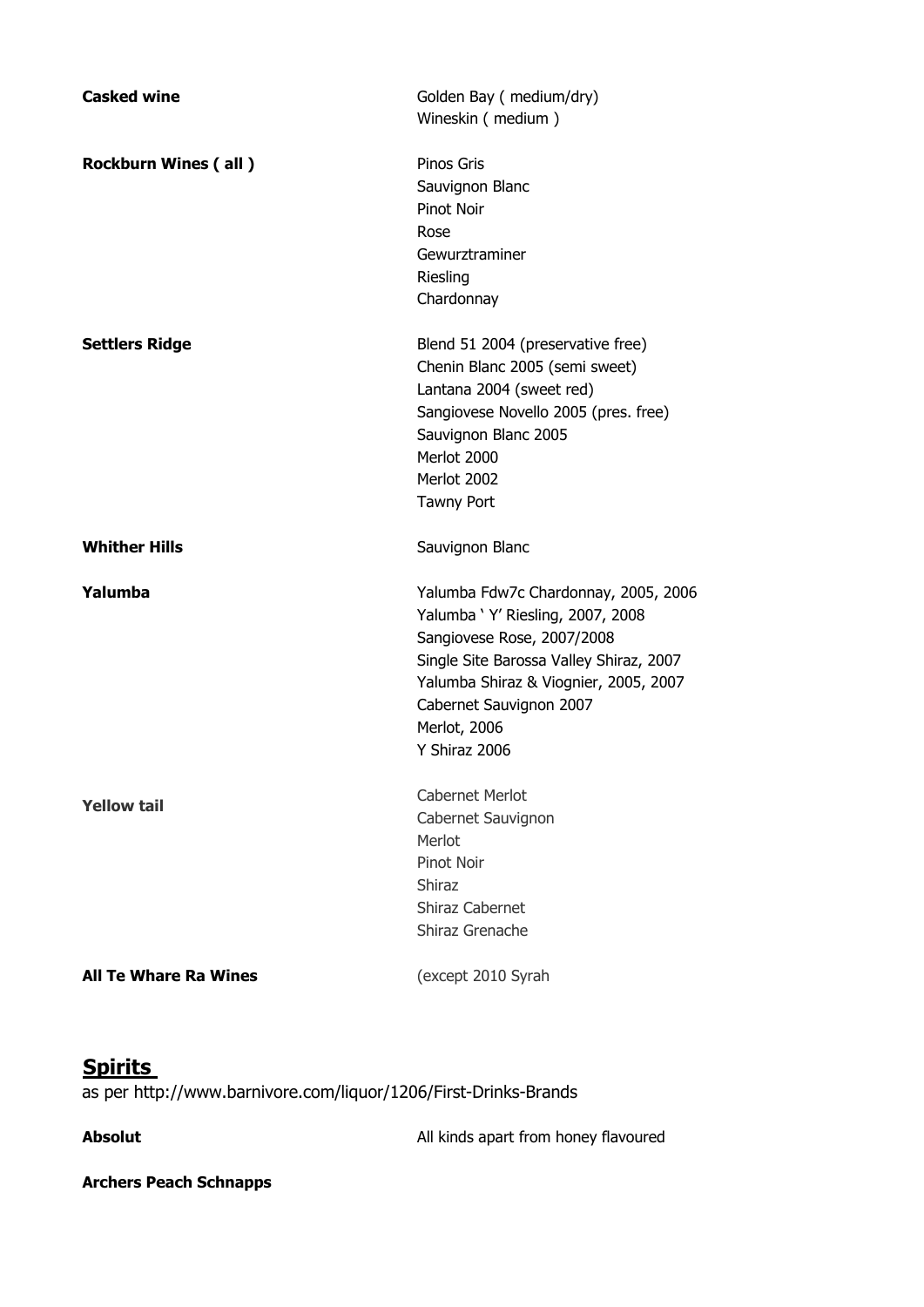## **[Bacardi](http://www.barnivore.com/liquor/173/Bacardi)**

**[Beefeater Gin](http://www.barnivore.com/liquor/196/Beefeater-Gin)** 

**[Bombay Sapphire Gin](http://www.barnivore.com/liquor/164/Bombay-Sapphire-Gin)** 

**[Bundaberg Rum Distillery](http://www.barnivore.com/liquor/963/Bundaberg-Rum-Distillery)** 

**[Captain Morgan Rum](http://www.barnivore.com/liquor/112/Captain-Morgan-Rum)** 

**[Cointreau](http://www.barnivore.com/liquor/1279/Cointreau)** 

**[Frangelico](http://www.barnivore.com/liquor/673/Frangelico)** 

**[Gordon's Gin](http://www.barnivore.com/liquor/185/Gordons-Gin)**

**[Grey Goose Vodka](http://www.barnivore.com/liquor/181/Grey-Goose-Vodka)** 

**[Hennessy Cognac](http://www.barnivore.com/liquor/349/Hennessy-Cognac)**

**[Hornitos Tequila](http://www.barnivore.com/liquor/1124/Hornitos-Tequila)** 

**[Jack Daniels](http://www.barnivore.com/liquor/123/Jack-Daniels)** 

**[Jagermeister](http://www.barnivore.com/liquor/106/Jagermeister)** 

**[Jim Beam Vegan](http://www.barnivore.com/liquor/221/Jim-Beam)**

**[Johnnie Walker](http://www.barnivore.com/liquor/197/Johnnie-Walker)** 

**Jose Cuervo** 

**[Malibu Rum](http://www.barnivore.com/liquor/557/Malibu-Rum)**

**[Midori Melon Liqueur](http://www.barnivore.com/liquor/593/Midori-Melon-Liqueur)** 

**[Pimm's](http://www.barnivore.com/liquor/382/Pimms)**

**[Skyy Vodka](http://www.barnivore.com/liquor/77/Skyy-Vodka)** 

**[Southern Comfort](http://www.barnivore.com/liquor/226/Southern-Comfort)** 

**[Stolichnaya Vodka](http://www.barnivore.com/liquor/83/Stolichnaya-Vodka)**

**Tanqueray Gin** 

**[Tequila El Jimador](http://www.barnivore.com/liquor/1339/Tequila-El-Jimador)**

**Wild Turkey Bourbon All except American Honey**